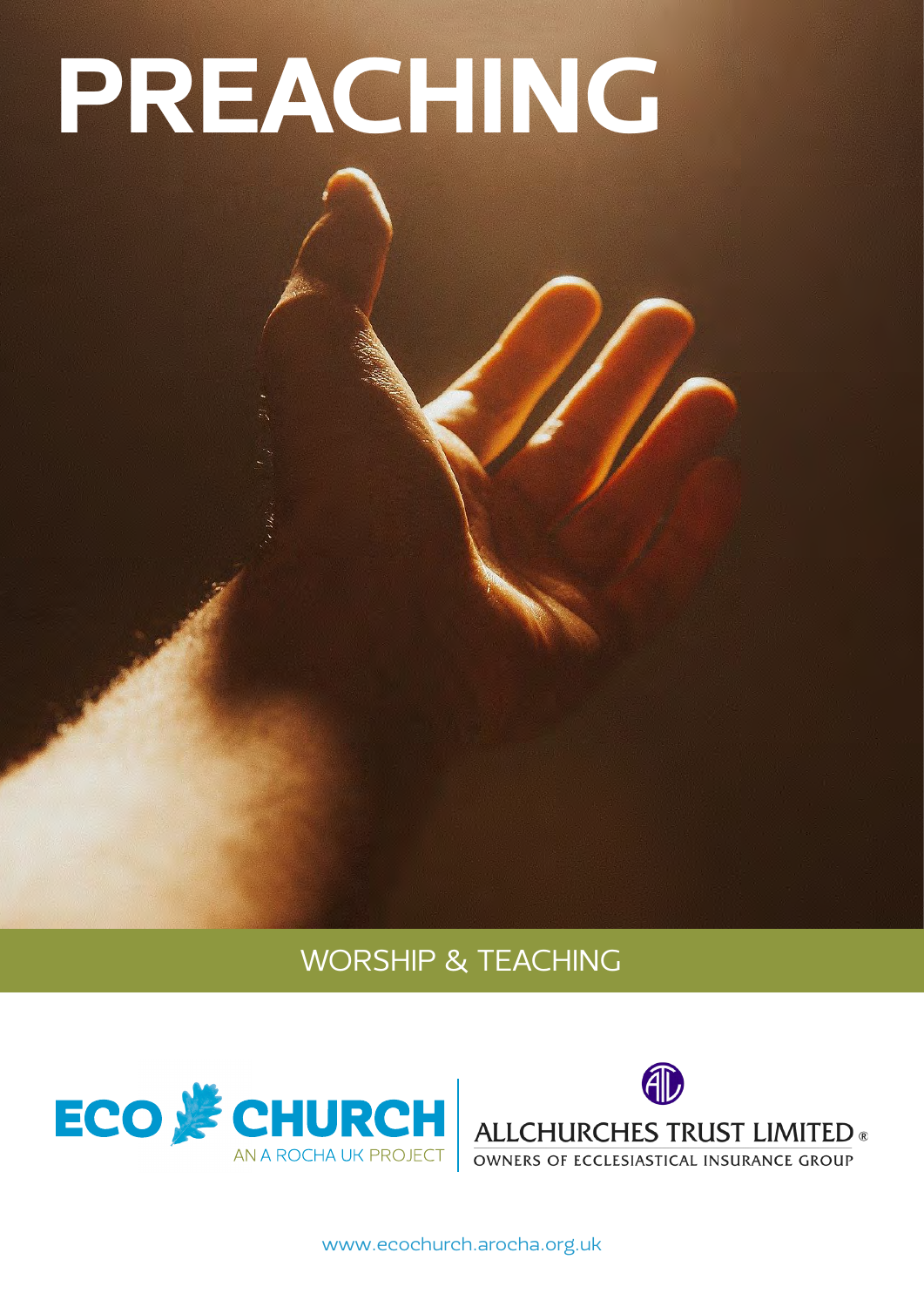## Preaching

### WHY?

The Christian theology of creation is an essential part of the Christian faith. Christians believe in a God who created something out of nothing (ex nihilo), and that creation was made freely, as a gift. These two fundamental theological principles are important to Christian theology: God is Creator and God gives freely. God is not just the God of humans, but the Creator of the whole cosmos. As we awaken more and more to our collective blindness as regards the sanctity of creation, we become attuned to the sinful relationship we have entered into with all that God has created and blessed. At the same time, our eyes are opened to a theology, scripture and a spirituality that has been eclipsed. It is from the pulpit and in learning groups that our congregations can become more enlightened about the Christian faith, which has never just been about human beings. It is there that they are led, taught, encouraged, inspired and enabled to live out all aspects of their Christian discipleship. Who knows what visions might be grasped through preaching the full implications of the gospel in this way?

### HOW?

There is ample scriptural material to help frame a preaching/teaching series on creation:

### GENESIS 1 AND 2

- Creation is God's; it is good and blessed by God (Genesis 1:13).
- We are to be God's image-bearers in how we treat creation (Genesis  $1:26$ ).
- God gave humans the responsibility of using (not exploiting) the earth's resources and looking after them (Genesis 2:15).
- Sabbath is an integral principle, practised by God, made explicit in the act of creating itself: God rests, creation rests, humans are commanded to rest (Genesis 2:1-3). The principle of rest can be seen to challenge our cultural assumptions about productivity, profit, the cycle of the year, our relationship to creation and much more (See also Exodus 20:8-11; 23:10- 12).



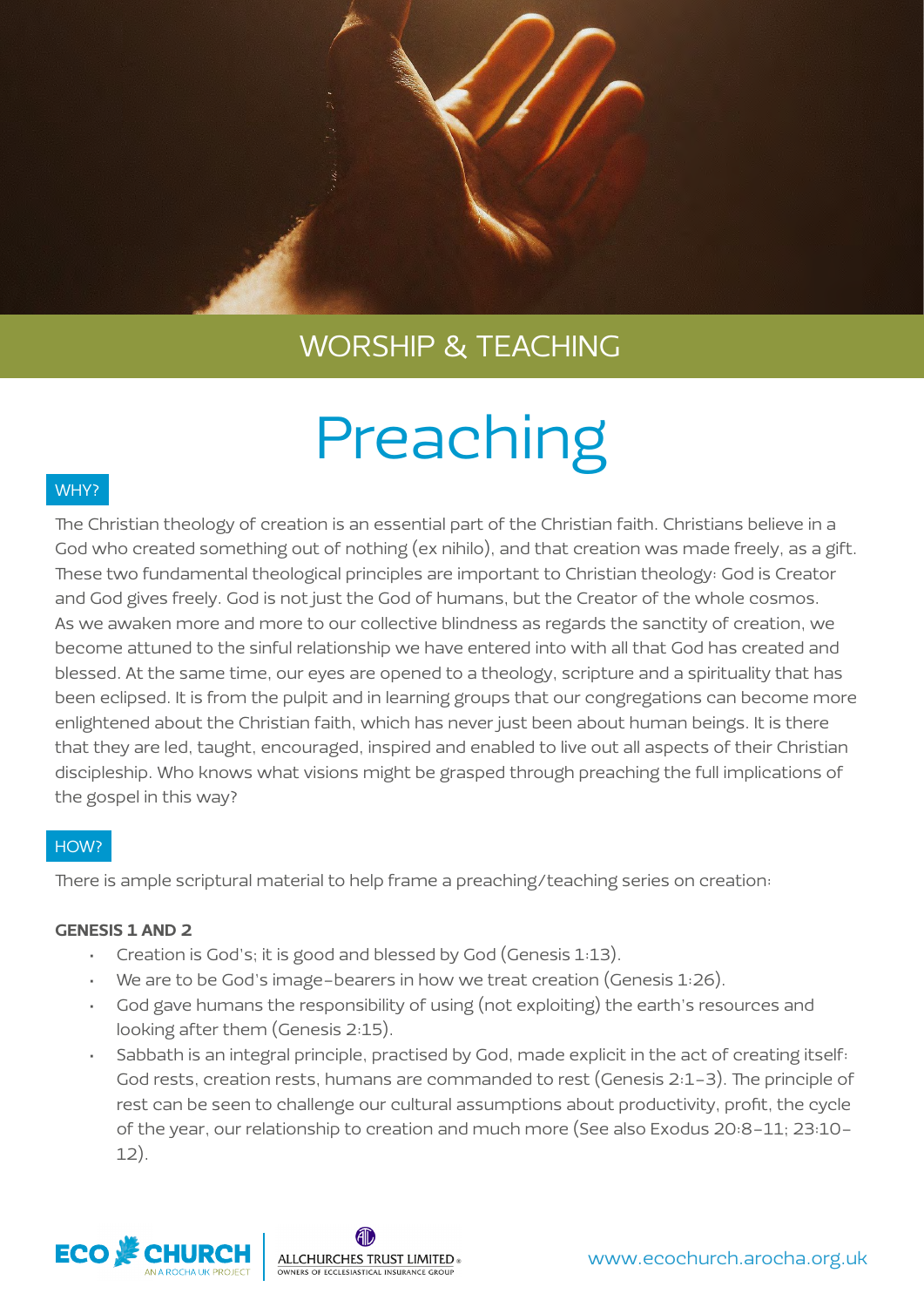## Preaching

### COVENANT

God's covenant is with all living things (Genesis 17:7-8), and the whole cosmos is waiting for its restoration (Romans 8:19, 22-24). The law is given to God's chosen people and it details limits concerning what they can take from the land (see Leviticus 19:9-10 as well as the command to tithe in Leviticus 23:9-13). Whilst Christians no longer live under the law, Jesus' summary of it still applies and those principles of not taking more than we need, giving the first-fruits to God, leaving food for the poor and allowing creation to rest, still carry important teaching for Christians to apply to our lives today. From the first universal covenant, to the final covenant in Jesus' blood, Christians believe that it is God who defines right and wrong. The Bible clearly tells us that humans are unable to do the right things on their own; we require the grace that comes with Jesus. This is true too in relation to our attitude towards God's creation.

### JESUS' TEACHING

The feeding of the 5,000, the parable of the sower, Jesus stilling the storm, Jesus' baptism and temptation, Jesus as the true vine… have you noticed how Jesus' ministry so often occurs in the open air, and that he uses nature metaphors frequently in his teaching?

Similarly, his resurrection appearances – on the road to Emmaus, in the garden (where he is thought to be the gardener), on the beach – reveal a person who is at home outside, in nature, in his Father's creation. This is because Jesus is part of that creation, whilst also Lord of it ('even the winds and the sea obey him', Matthew 8.27). Jesus' connection with all that has been made should guide us as Christians to develop lives and practices that reflect a deeper relatedness with, and compassion for, all creation.

### CREATION IN THE BOOK OF PSALMS

Psalm 8: God as creator Psalm 24:1 All of creation belongs to God Psalm 65: Thanksgiving for earth's bounty Psalm 148: All living things praise God



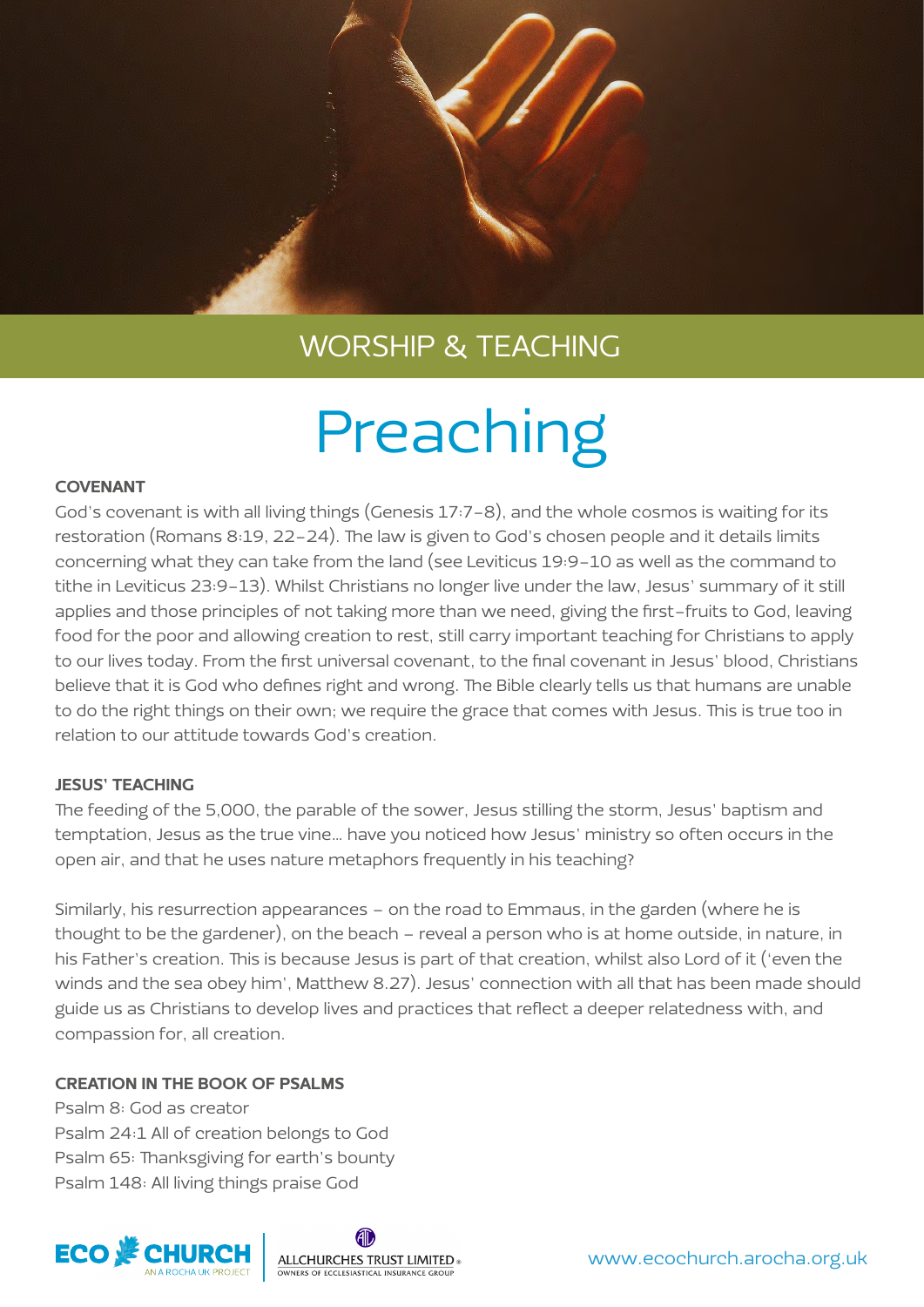## Preaching

#### CREATION AND NEW CREATION

Like the opening chapters of Genesis, Colossians 1:15-20 can be said to be foundational for a Christian theology of creation. The world was made not for humans, but for Christ (v 16), and the scope of salvation achieved by his reconciling death extends to encompass 'all things, whether on earth or in heaven' (v 20). A perfectly restored and renewed creation will be revealed when Christ returns (see also Revelation 21:1-5), until which time, Christians are charged with anticipating that 'bringing heaven to earth' and showing what life in the kingdom of God looks like in all aspects of life, including caring for creation.

### LONGER READS & OTHER RESOURCES

Martin and Margot Hodson are active A Rocha UK supporters and have useful background information here:<http://www.hodsons.org/>

Margot is ordained and works as Director of Theology and Education for the John Ray Initiative, an educational charity seeking to link faith and the environment:<http://jri.org.uk/>

Sustainable Preaching: <http://sustainable-preaching.org/>was established to link Christianity, the Bible and sustainability. Calling Christians to rediscover the biblical roots of sustainability and practise it in daily life, they encourage good preaching and post weekly sermon suggestions: [http://](http://sustainable-preaching.org/sermon-suggestions/) [sustainable-preaching.org/sermon-suggestions/](http://sustainable-preaching.org/sermon-suggestions/)

Equipping Christian Leadership in an Age of Science (ECLAS) was born from the conviction that science is a gift from God, but that too often Christian leaders lack the confidence and tools to engage with scientific questions. In an age when faith is often portrayed in opposition to science, they create opportunities for church leaders to connect with world-class science and scientists, and to develop well-informed, theologically grounded, practical knowledge about the world and our place in it:<https://www.eclasproject.org/science-for-seminaries/>

Christian Climate Action provide some sermons and reflections on non-violent direct action: <https://christianclimateaction.org/resources/sermons/>



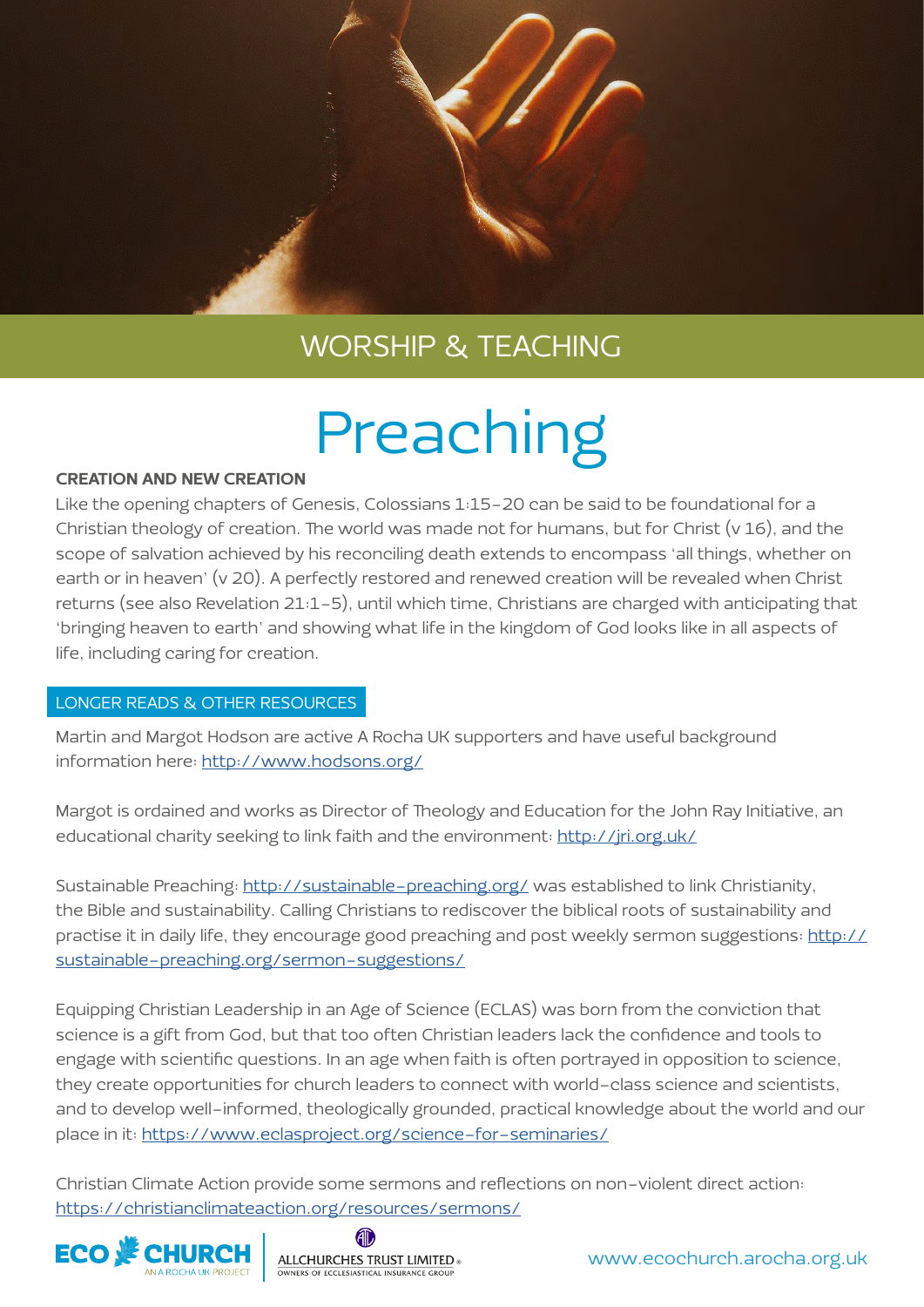## Preaching

Listen to Dave Bookless of A Rocha International, preaching in January 2021 about climate change in the context of Covid-19 and the upcoming COP26 climate summit in Glasgow: [https://](https://atyourservice.arocha.org/en/caring-for-gods-wounded-world/) [atyourservice.arocha.org/en/caring-for-gods-wounded-world/](https://atyourservice.arocha.org/en/caring-for-gods-wounded-world/)

### **BOOKS**

'Green Reflections: Biblical inspiration for sustainable living' Martin Hodson and Margot Hodson, Bible Reading Fellowship, 2021

A Rocha UK's founder (Dave Bookless) shares the compelling biblical case for caring for the planet God made for his glory and his people's enjoyment. 'Planetwise: Dare to care for God's World', Dave Bookless, IVP, 2008

'How to Celebrate Creation', Ian Tarrant, Grove Books, 2019

'A Primer in Ecotheology: Theology for a Fragile Earth', Celia Deane-Drummond, Cascade Companions, 2017

Creation: A Guide for the Perplexed, Simon Oliver, Bloomsbury, 2017

'A Greener Faith', Roger S. Gottlieb, Oxford University Press, 2011

'Bible and Ecology: Rediscovering the Community of Creation', Richard Bauckham; Darton, Longman and Todd, 2010

The Land, Walter Brueggemann, Fortress Press, 2002

'Laudato Si', Pope Francis' Encyclical, 2015 is available as a download from: [https://cafod.org.uk/](https://cafod.org.uk/Pray/Laudato-Si-encyclical) [Pray/Laudato-Si-encyclical](https://cafod.org.uk/Pray/Laudato-Si-encyclical)